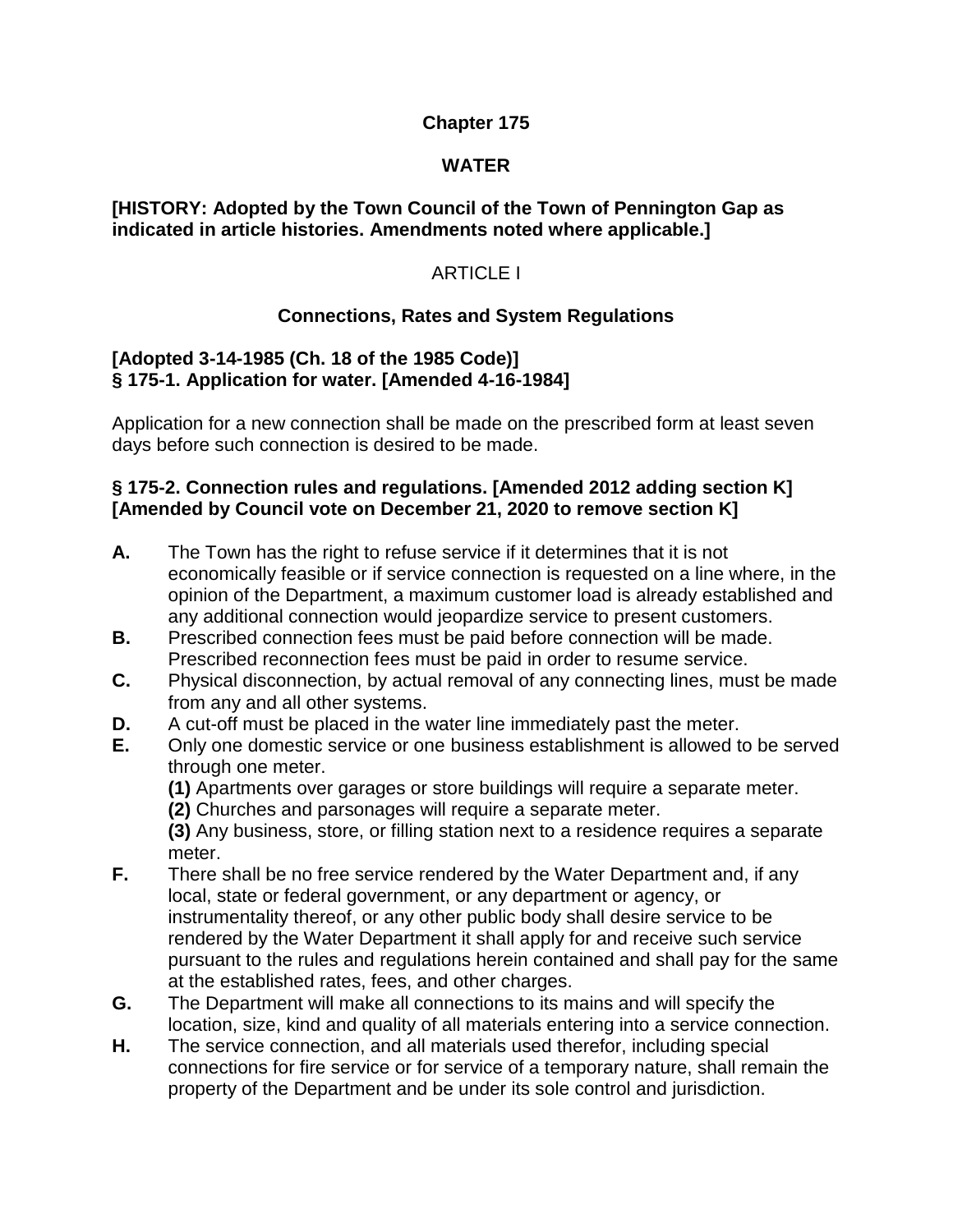- **I.** No fixture shall be attached to, or any branch made in, the service pipe between the meter and the street main.
- **J.** Any repairs, maintenance, replacement or relocation necessary on the customer's service pipe or fixtures in or upon the customer's premises shall be performed by the customer at his expense and risk.

## **§ 175-3. Connection and Reconnection charge. [Amended 4-16-1984]**

- **A**. Connection charges shall be as set from time to time by the Town Council for the following:
	- **(1)** Normal new connection fees for 5/8-inch by 3/4-inch tap.
	- **(2)** Connection for one-inch tap.
	- **(3)** Connection for 1 1/2-inch tap.
	- **(4)** Connection fee for two-inch tap and above.
- **B**. Charges begin with the installation of the meter and end upon notice to discontinue.
- **C.** Out-of-Town taps or connection will be twice the amount of charge for in-Town; applies to all sizes. [Amended effective 11-1-1990]
- **D**. Reconnection charges shall be as set from time to time by the Town Council.

# **§ 175-4. Deposits.**

The Water Department will require a deposit on any applicant for service to secure the performance of the customer for the terms and conditions of the Water Department under which water service is supplied.

**A.** The deposit for domestic service shall be as set from time to time by the Town Council.

[Amended 9-1-2001]

- **B.** The deposit for commercial service will be the estimated amount of two months' bill.
- **C.** The deposit will be refunded, without interest, when service has been discontinued, after, or as described in subsection D, deducting any charges due on final settlement of the customer's account. [Amended 2012]
- **D.** If a customer remains in good standing for a period of two years, the deposit will be refunded upon application of the customer, without interest. A customer in good standing is defined as one who has paid each monthly bill of the customer's account on time and who has had no outstanding charges from the date of connection. An application for refund of the deposit shall be made by the customer to the Water Department in writing made at least sixty (60) days prior to that of the proposed refund.

[Amended 2012]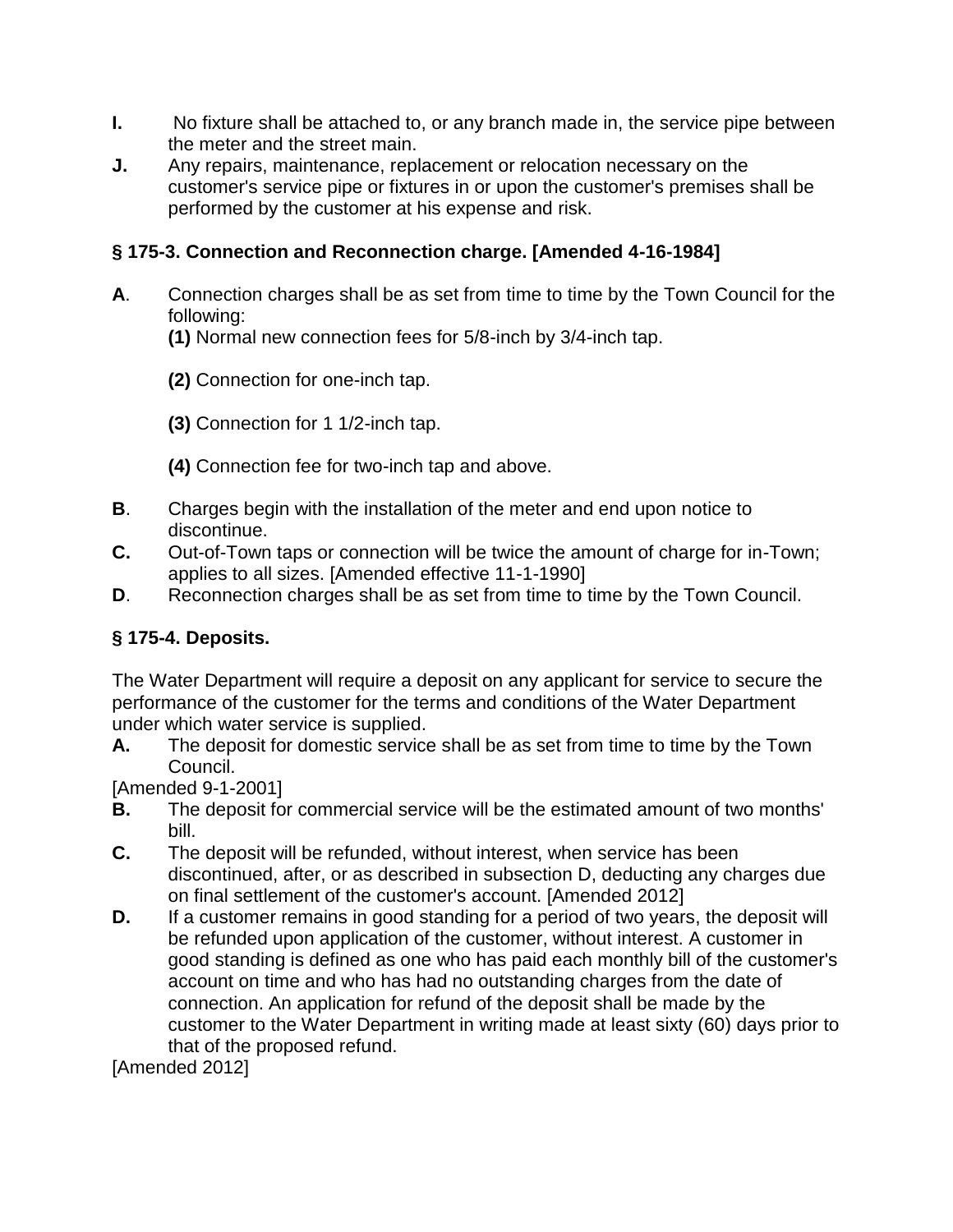E. Deposits from customers deceased or moved away which remain unclaimed after a period of six months will be transferred into the General Fund. [Amended 2012]

# **§ 175-5. Rates.**

Water rates for consumers inside the Town and outside the Town and reconnection fees shall be as set from time to time by the Town Council. A service active for less than one month's billing period is subject to a minimum rate, or the metered rates, whichever is larger.

## **§ 175-6. Wholesale or retail sale of water.**

The Water Department may establish special rates and enter into contracts with any person, firm, corporation, political subdivision or public body (state or federal) for wholesale or retail sale of water or for the rendering of any unusual or extraordinary water service; provided, however, that the rates, fees and charges to be paid thereunder shall be not less than amounts which are fair and equitable but in no case less than \$0.75 per 1,000, taking into account the cost to the Department of providing such service and the periods of such contracts and the provisions of any trust agreement under which bonds were issued for the purpose of paying the cost of any part of its water system.

## **§ 175-7. Payment; violations and penalties. [Amended 10-14-1985]**

- **A**. Bills for water service shall be due and payable in full when rendered.
- **B.** Notice of delinquency of bill, mailed: penalty of 10% added.
- **C.** In addition to the penalty, an interest charge of 10% will be added to the past due accounts.

# **§ 175-8. Meters and meter installation**.

- **A**. The department shall determine the location, type and size of meter to be installed.
- **B.** Meters will be furnished, installed and removed by the Department and shall remain its property.
- **C.** Where meters are installed within a building, the customer shall provide at his expense a readily accessible and protected location for the installation of the meter at such a point as will control the entire supply to the premises, which location must be acceptable to the Department as convenient for its servicing.
- **D.** Customer dissatisfaction expressed as improper meter functioning will be handled as follows:

The Town will check the meter and repair or replace if found to be giving inaccurate readings.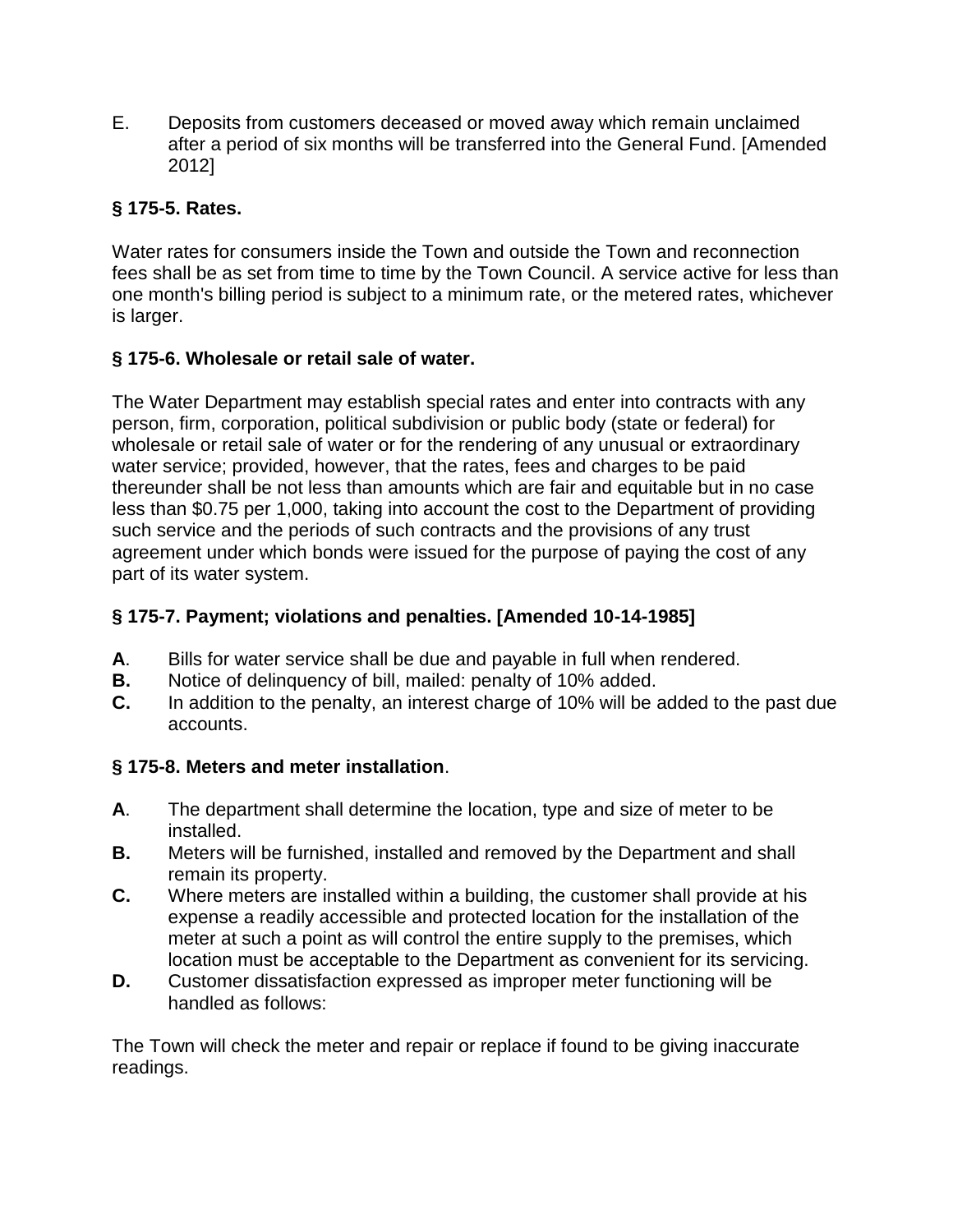**E.** If a meter should fail to register for any reason, or if the meter reader should be unable to read the meter on account of snow or other reasons, an estimated bill will be submitted.

## **§ 175-9. Payment of water bills.**

- **A**. Payments shall be made at the office of the Water Department or at such other places as may be designated by the Water Department.
- **B.** Customers are responsible for furnishing the Water Department with their correct address.

Failure to receive bills will not be considered an excuse for nonpayment, nor permit an extension of the date when the account will be considered delinquent.

- **C**. If a bill is not paid in full by the date it shall become due and payable, it shall be considered delinquent. The customer will be mailed a Past Due Notice. Payment of the entire balance on the Past Due Notice must be received by the date listed or service may be discontinued and the meter removed by the Water Department. In order to resume service, the customer shall be required to pay a reconnection fee and any delinquent amount. If the reconnection fee is not paid in a reasonable amount of time, any meter deposit on record may be applied against such delinquency and any other arrears due by the customer.
- **D.** All charges applicable to a service shall be deemed to be charges against the head of the household although application for such service may have been made by a member of the household other than the head.

# **§ 175-10. Adjustment of bills.**

- **A.** There shall be no abatement of the minimum charges in whole or in part, by reason of the extended absence of the customer, unless service has been discontinued at his request, and no abatement shall be made for leaks or for water wasted by improper or damaged service pipes or fixtures belonging to the customer; except that after payment of the first abnormally large bill, and after notification from the customer that the condition causing such bill has been corrected, adjustment of the following bill may be made to an amount charged for 25,000 gallons of water, or an average of the previous three bills.
- **B.** Overage check made at the request of the user, only if bill exceeds minimum charge by more than \$1.

## **§ 175-11. Discontinuance of water service.**

**A.** Service may be discontinued by the Water Department after five days' notice for any of the following reasons:

**(1)** Willful or indifferent waste of water due to any cause.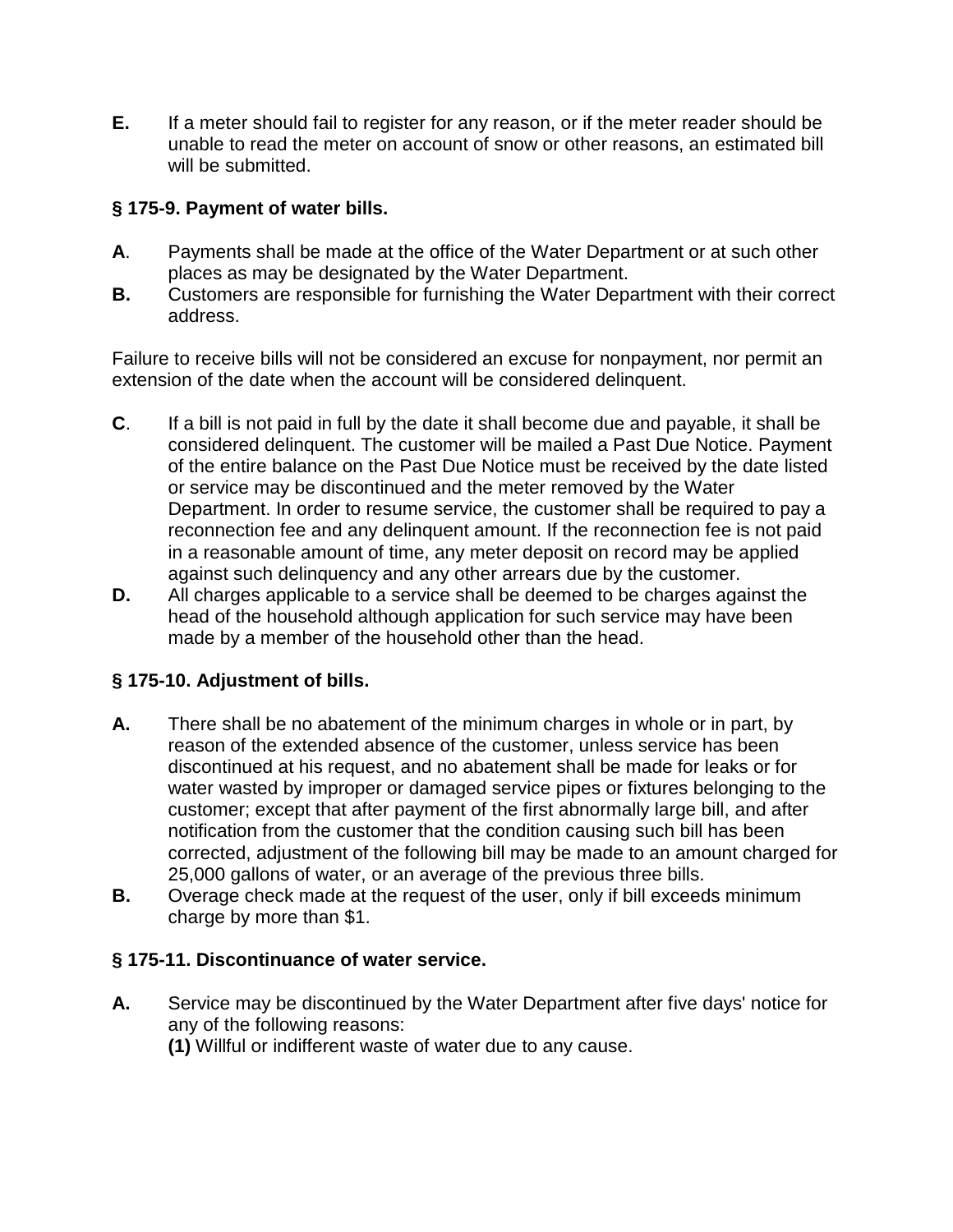**(2)** Failure to protect and maintain the service pipe or fixtures on the property of the customer in a condition satisfactory to the Department.

**(3)** Molesting or tampering by the customer, or others with the knowledge of the customer, with any meters, connection, service pipe, curb cock, seal or any other appliance of the Department controlling or regulating the customer's water supply.

**(4)** Nonpayment of any account for water supplied, for water service, or for any fee or charge occurring under these rules and regulations and the effective schedules of rates.

**(5)** Violation of any rule or regulation of the Department.

- **B.** Discontinuing the supply of water to a premises for any reason shall not prevent theDepartment from pursing any lawful remedy by action of law or otherwise for the collection of monies due from the customer.
- **C.** When water service to a customer has been terminated for any of the above reasons, other than temporary vacancy of the premises, it will be renewed only after the condition, circumstances or practices which caused the water service to be discontinued are corrected to the satisfaction of the Department, and upon payment of all charges due and payable by the customer in accordance with these rules and regulations and the effective schedule of rates.

# **§ 175-12. Interruptions in water supply.**

- **A.** The department may at any time shut off the water in the mains in case of accident, or for the purpose of making connections, alterations, repairs, changes, or for other reasons, and may restrict the use of water to reserve a sufficient supply for public fire service or other emergencies whenever the public welfare may require it.
- **B.** While it is the intention of the Department to give notices in advance of any work which must be done that will necessitate any interruption of the supply, such notice is to be considered a courtesy, and not a requirement, on the part of the Department. Property owners must so regulate their installations connected with the water supply system that damage will not occur if water is shut off without notice.
- **C.** The Department will undertake to use reasonable care and diligence in order to avoid interruptions and fluctuations in the service, but it cannot and does not guarantee that such will not occur.

# **§ 175-13. Cross-connection control. [Amended 6-19-1989]**

This section provides for the protection of the Town's drinking water supply from possible contamination caused by back-pressure or back-siphonage conditions, in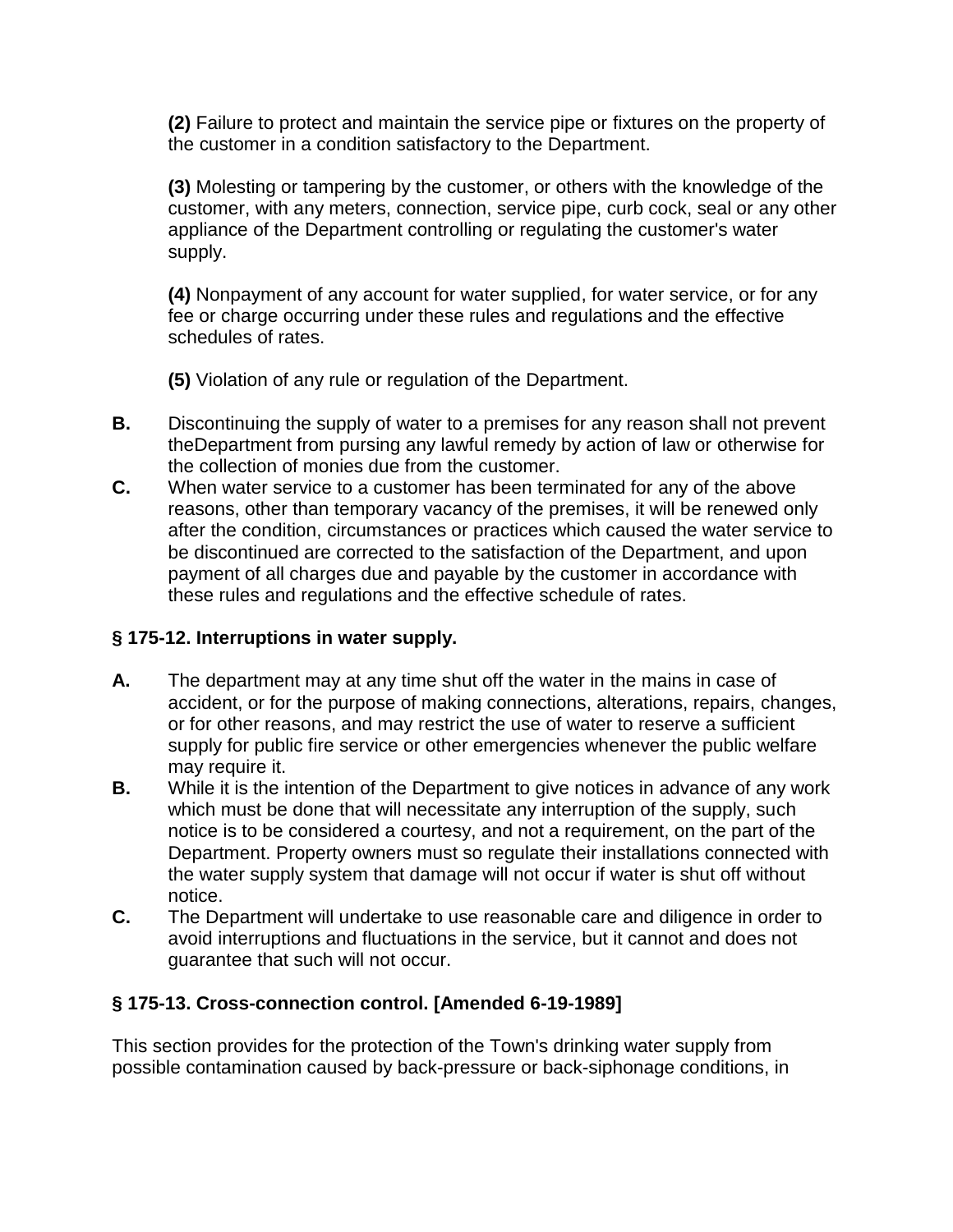accordance with the regulations of the Virginia Department of Health and Virginia Uniform Statewide Building Code (BOCA Plumbing Code).

**A**. Authority and responsibilities.

**(1)** Responsibility of the Director. The Mayor, or Town Manager, whichever applies, of the Town of Pennington Gap or his designated agent shall inspect the plumbing in every building or premises connected to a water system and operated by the Town of Pennington Gap as frequently as in his judgment may be necessary to ensure that such plumbing has been installed in such a manner to prevent the possibility of pollution of the water supply of the Town by the plumbing. The Mayor, or Town Manager, whichever applies, shall notify or cause to be notified, in writing, the owner or authorized agent of the owner of any such building or premises, to correct, within 10 days, any plumbing installed or existing contrary to or in violation of this section, and which, in his judgment, may, therefore, permit the pollution of the Town's water supply, or otherwise adversely affect the public health.

**(2)** Inspection.

**(a)** The Mayor, or Town Manager, whichever applies, or his designated agent, shall have the right of entry into any building, during reasonable hours, for the purpose of making inspection of the plumbing systems installed in such building or premises, provided that with respect to the inspection of any single-family dwelling, consent to such inspection shall be first obtained from a person of suitable age and discretion therein or in control thereof.

**(b)** All new connections should be inspected for cross-connection and the necessity of a backflow prevention device prior to connecting to the public water system; when this is not possible the inspection will be made within 30 days from date of connection. In addition to new connections, all new or existing individual service connection booster pump stations shall be inspected and approved before being put into operation.

**(3)** Records. Program records will be stored at the Mayor's office in the Municipal Building in Pennington Gap, Virginia. These records will be stored for a minimum of 10 years and will be made available to the Virginia Department of Health for review upon request.

## **B.** Implementation plan.

**(1)** Person in charge of program: Mayor, or Town Manager, whichever applies, Town of Pennington Gap.

**(2)** Records. Records will be kept at the Pennington Gap Mayor's office located in the Municipal Building, Pennington Gap, Virginia. The records will be stored for 10 years and will be available for review by the Virginia Department of Health. **(3)** Person in charge of technical aspect of program: Mayor or Town Manager, whichever applies, or his designated agent.

**(4)** Customer responsibilities. Customers are responsible for the maintenance and overhaul of any devices specified within this plan. The operator or his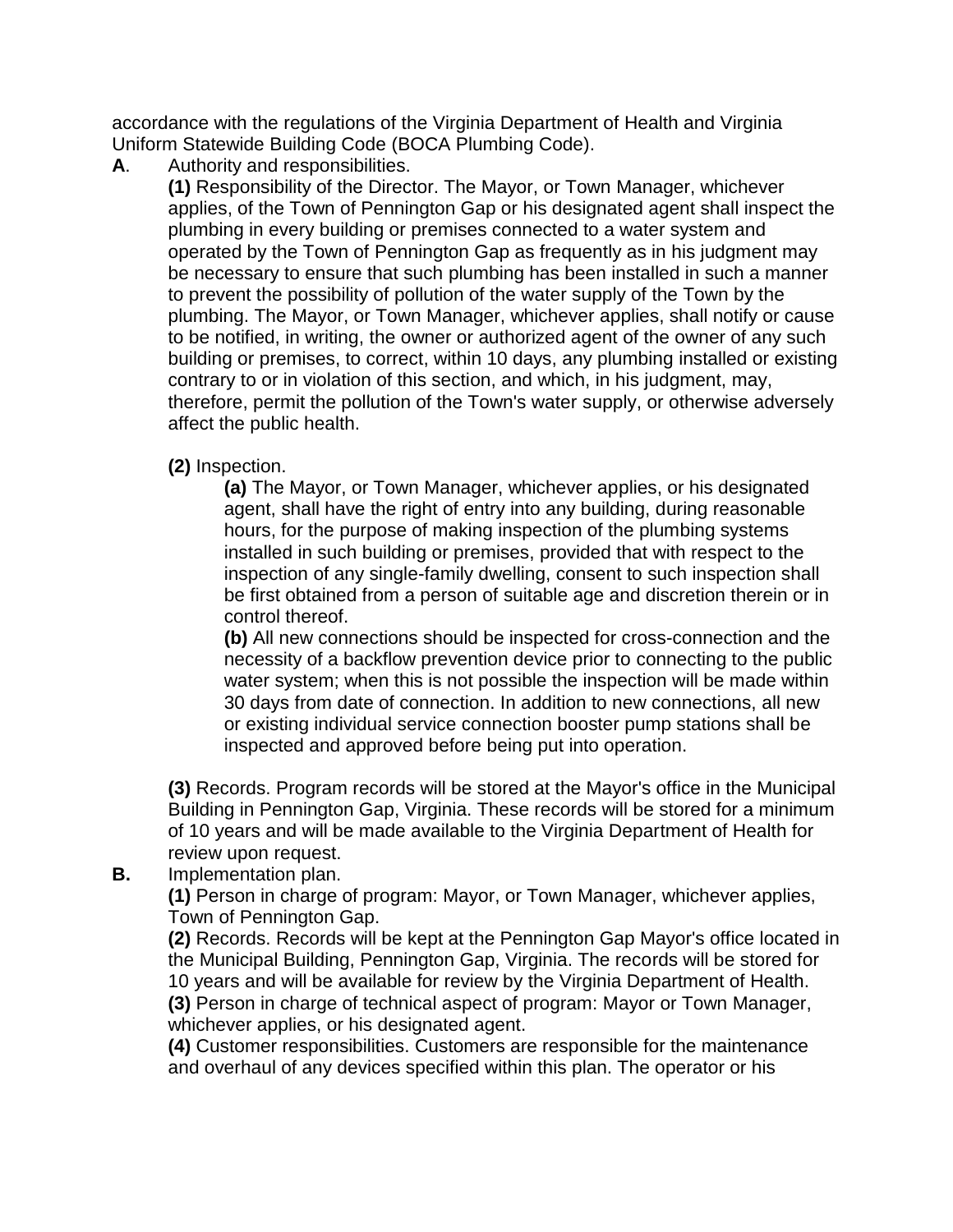designated agent will check to ensure that all devices are overhauled within the allotted time. [See Subsection B (6).]

**(5)** Devices to be tested by qualified person. The operator will be trained by testing equipment manufacturer and sent to seminars, if offered in this area.

**(6)** Time schedule. Customer will be given 10 days to correct a problem.

**(7)** Public awareness program. An annual survey form will be enclosed with bills or sent by separate mailing.

**(8)** See Table I for evaluation hazards and devices to be used.

**(9)** Forms.

**(a)** Notice and Annual Survey Form.

- **(b)** Initial Inspection Form.
- **(c)** Annual Inspection Form.
- **(d)** Table I.
- **(e)** Backflow Prevention Device Test Form.
- **(f)** Records of Inspection.
- **C.** Definitions. As used in this section, the following terms shall have the meanings indicated:

AGENCY- The Town of Pennington Gap, Virginia.

AIRGAP-The unobstructed vertical distance through the free atmosphere between the lowest opening from any pipe or faucet supplying potable water to a tank, plumbing fixture, or other device and the flood-level rim of the receptacle.

APPROVED-Accepted by the Town of Pennington Gap as meeting an applicable specification stated or cited in this section or as suitable for the proposed use.

AUXILIARY WATER SYSTEM- Any water source or system other than the potable water supply that may be available in the building or premises.

BACK PRESSURE- Back flow caused by a pump, elevated tank, boiler, or other means that could create pressure within the system greater than the supply pressure.

BACKFLOW -The flow of contaminants, pollutants, process fluids, used water, untreated waters, chemicals, gases, non-potable waters into any part of a waterworks.

BACKFLOW PREVENTER - A device or means to prevent backflow. All backflow prevention devices shall be approved by the Virginia Department of Health.

BACKFLOW PREVENTER REDUCED PRESSURE ZONE TYPE (RPZ DEVICE)- An assembly of differential valves and check valves including an automatically opened spillage port to atmosphere.

BACKSIPHONAGE - The flowing back of used, contaminated, or polluted water from a plumbing fixture, vessel, or other source into a potable water supply pipe due to a negative pressure in such pipe.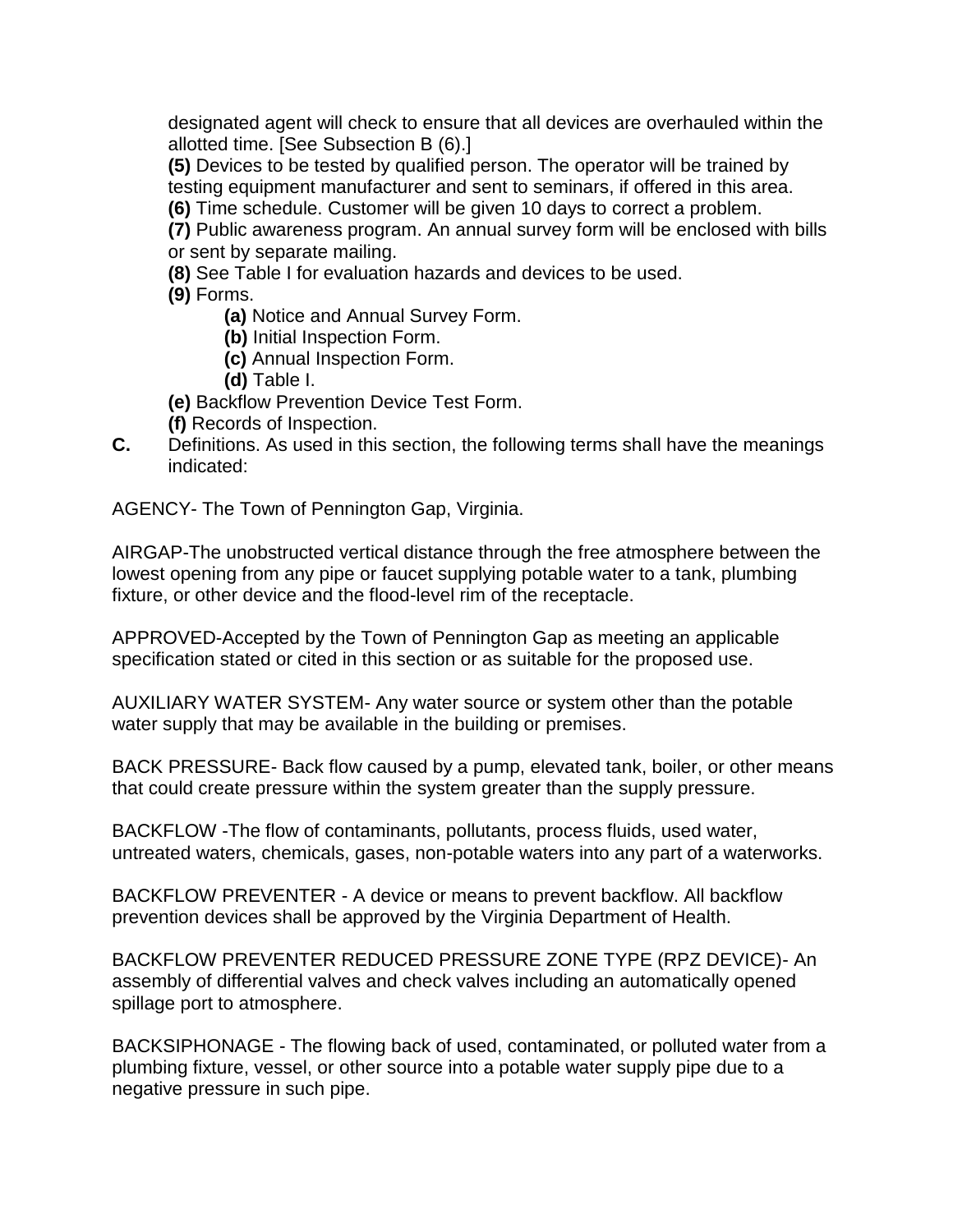BAROMETRIC LOOP - A loop of pipe rising at least 35 feet, at its topmost point, above the highest fixture it supplies.

CHECK VALVE- A self-closing device which is designed to permit the flow of fluid in one direction only and to close if there is a reversal of flow.

CONTAMINATION-Any introduction into pure water of microorganisms, wastes, wastewater, undesirable chemicals, or gases.

CROSS-CONNECTION- Any physical connection between a potable water supply and any waste pipe, soil pipe, sewer, drain, or any unapproved source or system. Furthermore, it is any potable water supply outlet which is submerged in wastewater and/or any other source of contamination. See "backflow " and "backsiphonage".

DIRECTOR -The Mayor, or Town Manager, whichever applies, of the Town of Pennington Gap, Virginia or his designated agent.

DOUBLE CHECK VALVE ASSEMBLY- An approved assembly composed of two internally loaded, specially designed and independently operating check valves together with a tightly closing valve on the upstream side of the check valves equipped with properly placed female thread test cocks.

DRAIN - Any pipe that carries wastewater or waterborne wastes in a building drainage system.

FIXTURE, PLUMBING - Installed receptacles, devices, or appliances supplied with water or that receive or discharge liquids or liquid-borne wastes.

FLOOD-LEVEL RIM- The edge of the receptacle from which water overflows.

HAZARD, HEALTH - Any conditions, devices, or practices in the water supply system and its operation which create, or in the judgment of the Director or Department of Health may create, a danger to the health and well-being of the water consumer. An example of a health hazard is a structural defect in the water supply system, whether of location, design, or construction, that regularly or occasionally may prevent satisfactory purification of the water supply or cause it to be polluted from extraneous sources.

HAZARD, PLUMBING - Any arrangement of plumbing, including piping and fixtures whereby a cross-connection is created.

HYDROPNEUMATIC TANK - A pressure vessel in which air pressure acts upon the surface of the water contained within the vessel, pressurizing the water distribution piping connected to the vessel.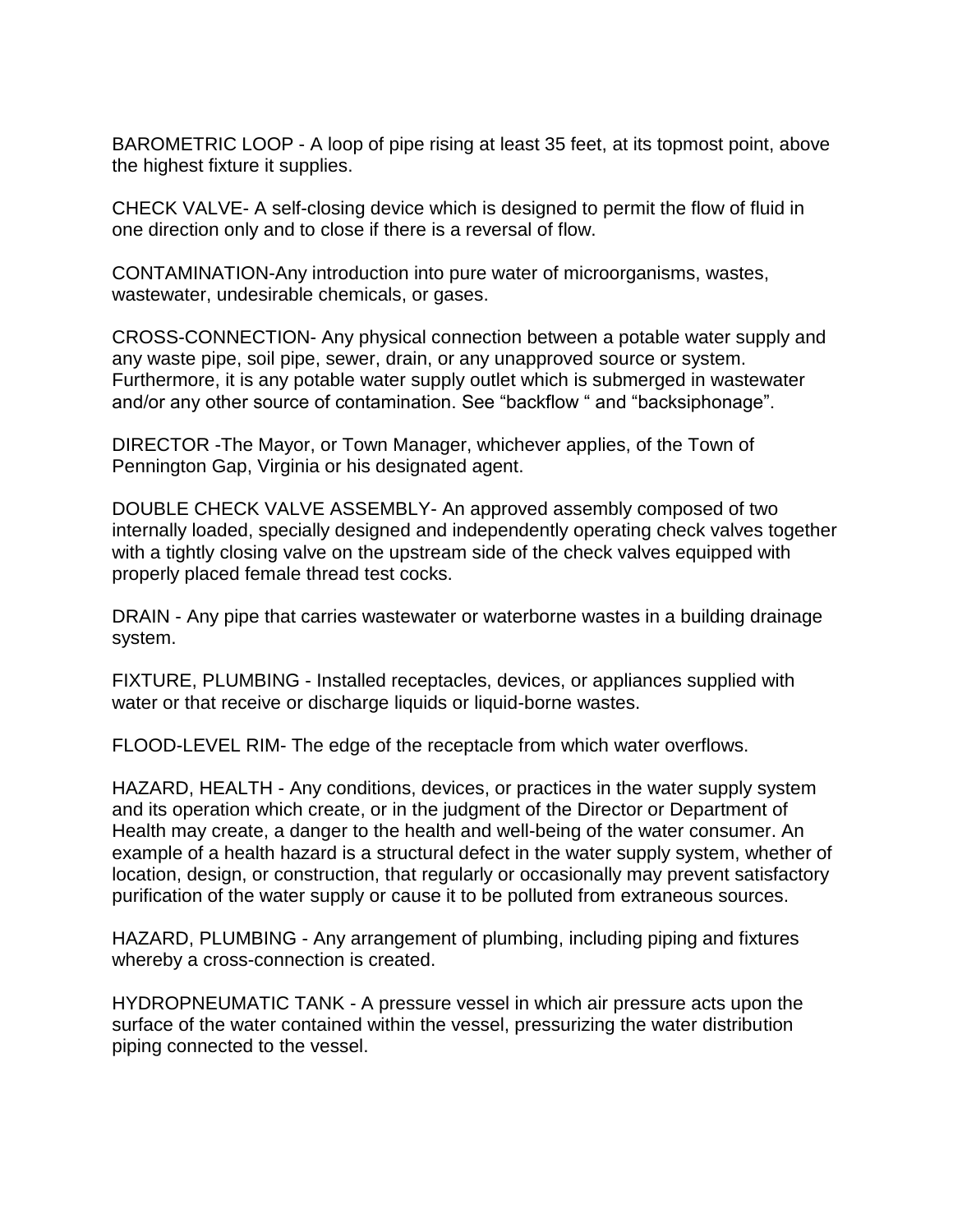INDIVIDUAL WATER SUPPLY - A supply other than an approved public water supply which serves one or more families.

INLET- The open end of the water supply pipe through which the water is discharged into the plumbing fixture.

NONPOTABLE WATER- Water that is not safe for human consumption or that is of questionable potability.

PLUMBING SYSTEM  $\Box$ - Includes the water supply and distribution pipes, plumbing fixtures, and traps; soil, waste, and vent pipes; building drains and building sewers, including their respective connections, devices, and appurtenances within the property lines of the premises; and water-treating or water-using equipment.

POLLUTION - The presence of any foreign substance (chemical, physical, radiological, or biological) in water that tends to degrade its quality so as to constitute a hazard or impair the usefulness of the water.

POTABLE WATER  $\Box$ -Water suitable for drinking.

PURVEYOR - The supplier of water as a matter of business; the Town of Pennington Gap, Virginia.

SERVICE CONNECTION - The joining of the waterworks to a meter consumer.

SERVICE LINE - That portion of the water line from the consumer's side of the meter to the first water outlet.

SURGE TANK-The receiving, non-pressure vessel forming part of the air gap separation between potable and an auxiliary supply.

VACUUM - Any pressure less than that exerted by the atmosphere. VACUUM BREAKER, NONPRESSURE TYPE - A vacuum breaker designed so as not to be subjected to static line pressure.

VACUUM BREAKER, PRESSURE TYPE - A vacuum breaker designed to operate under conditions of static line pressure.

**D.** General (technical) requirements.

**(1)** General. A potable water supply system shall be designed, installed, and maintained in such manner as to prevent contamination from nonpotable liquids, solids, or gases from being introduced into the potable water supply through cross-connections or any other pipe connections to the system. **(2)** Service connections. Section 6.00 of the Commonwealth of Virginia **Waterworks**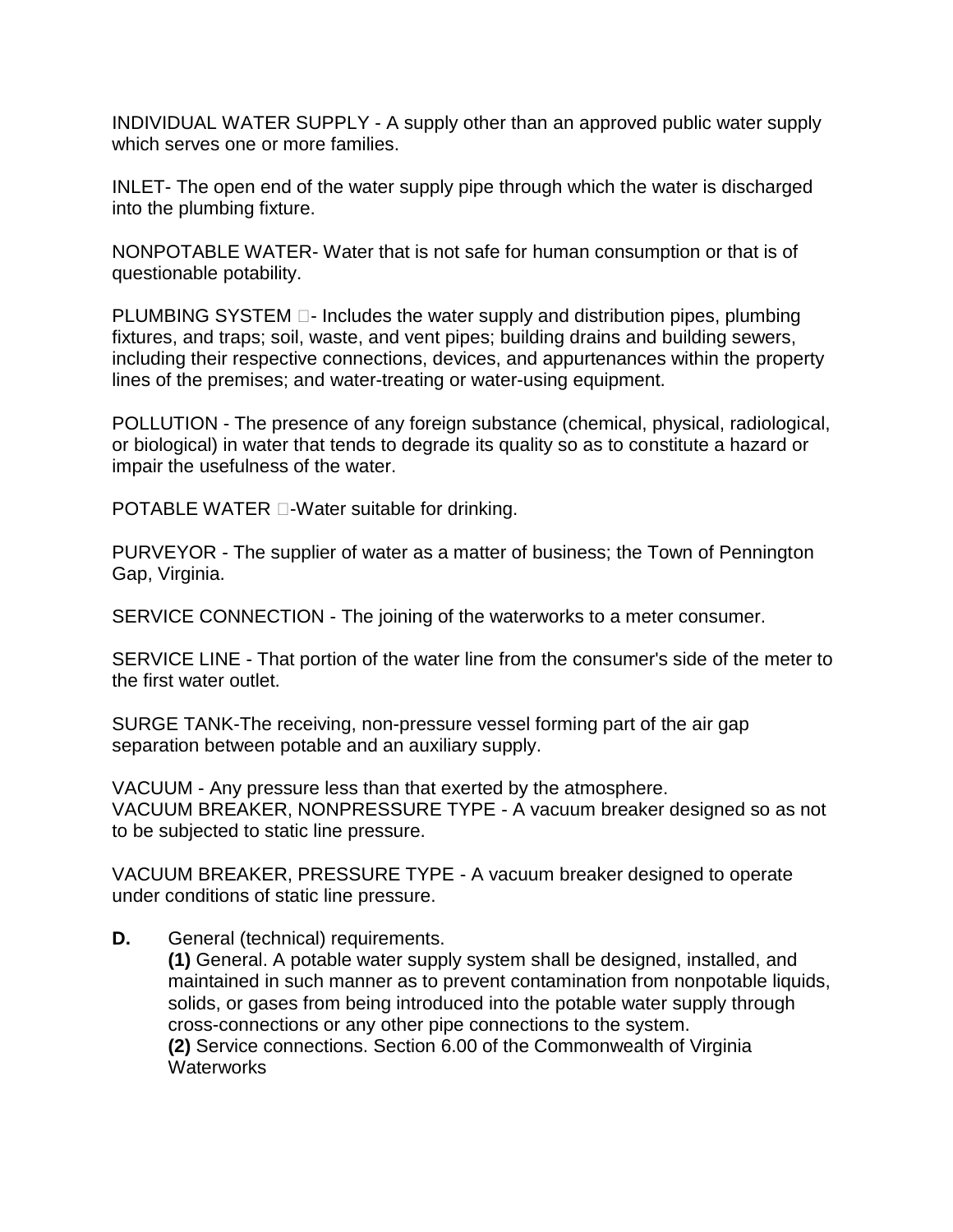Regulations requires that an approved backflow prevention device be installed on each service line to a consumer's water system serving the following facilities:

**(a)** Hospitals, mortuaries, clinics, nursing homes;

**(b)** Laboratories;

**(c)** Piers, docks, waterfront facilities;

**(d)** Sewage treatment plants, sewage pumping stations, or stormwater pumping stations;

**(e)** Food and beverage processing plants;

**(f)** Chemical plants, dyeing plants;

**(g)** Metal plating industries;

**(h)** Petroleum processing or storage plants;

**(i)** Radioactive materials processing plants or nuclear reactors;

**(j)** Car washes;

**(k)** Lawn sprinkler systems and irrigation systems;

**(l)** Fire service systems;

**(m)** Slaughterhouses and poultry processing plants;

**(n)** Farms where the water is used for other than household purposes;

**(o)** Other facilities specified by the Director or the Virginia Department of Health because of potential backflow or cross-connection hazard.

**(3)** Cross-connections prohibited. Cross-connections between potable water systems and other systems or equipment containing water or other substances of unknown or questionable safety are prohibited except when and where, as approved by the Virginia Department of Health, suitable protective devices such as the reduced pressure zone backflow preventer or equal are installed, tested, and maintained to ensure proper operation on a continuing basis. Crossconnections and backflow preventers to be approved at the time of connection. Existing connections will be periodically checked.

**(4)** Interconnections. Interconnection between two or more public water supplies shall be permitted only with the approval of the water purveyor and the Virginia Department of Health.

**(5)** Fire service connections. Certified plans for fire service connections served by the Town of Pennington Gap must be submitted to the Town of Pennington Gap for approval prior to construction. If approved, the plans will then be submitted to the Virginia Department of Health.

**(6)** Individual water supplies. Cross-connection between an individual water supply and a potable public supply shall not be made unless specifically approved by the Virginia Department of Health.

**(7)** Connections to boilers. Potable water connections to boilers shall be made through an air gap or provided with an approved backflow preventer.

**(8)** Prohibited connections to fixtures and equipment. Connection to the potable water supply for the following is prohibited unless protected against backflow in accordance with Subsection E or as set out herein:

**(a)** Bidets.

**(b)** Operating, dissection, embalming, and mortuary tables or similar equipment; in such installation the hose used for water supply shall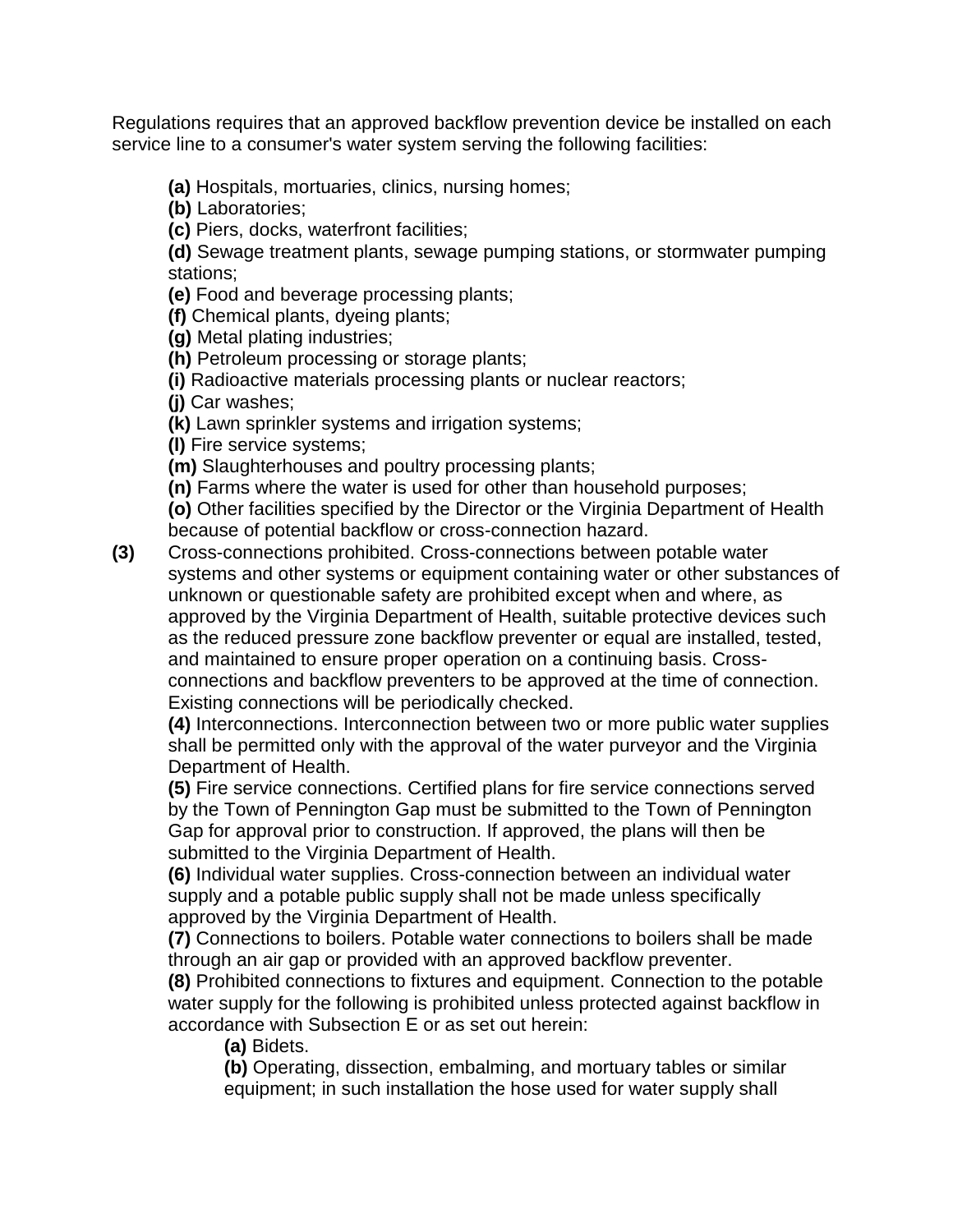terminate at least 12 inches away from every point of the table or attachments.

**(c)** Pumps for non-potable water, chemicals, or other substances; priming connections may be made only through an air gap.

(d) Building drainage, sewer, or vent systems.

(e) Hose connections to outside faucets.

(f) Any other fixture or similar hazard.

**(9)** Refrigerating unit condensers and cooling jackets. Except where potable water provided for a refrigerator condenser or cooling jacket is entirely outside the piping or tank containing a toxic refrigerant, the inlet connection shall be provided with an approved air gap or RPZ (reduced pressure zone) device.

**E.** Protection against backflow and backsiphonage.

**(1)** Water outlets. A potable water system shall be protected against backflow and backsiphonage by providing and maintaining at each outlet:

**(a)** Air gap. An air gap, as specified in Subsection E(2), between the potable water outlet and the flood level rim of the fixture it supplies or between the outlet and any other source of contamination; or

**(b)** Backflow preventer. A device or means to prevent backflow, approved air gap device, check valve, detector check valve and pressure relief valve.

**(2)** Minimum required air gap.

**(a)** How measured. The minimum required air gap shall be measured vertically from the lowest end of a potable water outlet to the flood rim or line of the fixture or receptacle into which it discharges.

**(b)** Size. The minimum required air gap shall be twice the effective opening of a potable water outlet unless the outlet is a distance less than three times the effective opening away from a wall or similar vertical surface, in which cases the minimum required air gap shall be three times the effective opening of the outlet.

In no case shall the minimum required air gap be less than shown in Table E (2).

| <b>Fixtures</b> | <b>When Not</b>  | When               |
|-----------------|------------------|--------------------|
|                 | Affected by      | <b>Affected by</b> |
|                 | <b>Near Wall</b> | <b>Near Wall</b>   |
|                 | (inches)         | (inches)           |

## **TABLE E (2) Minimum Air gaps for Generally Used Plumbing Fixtures**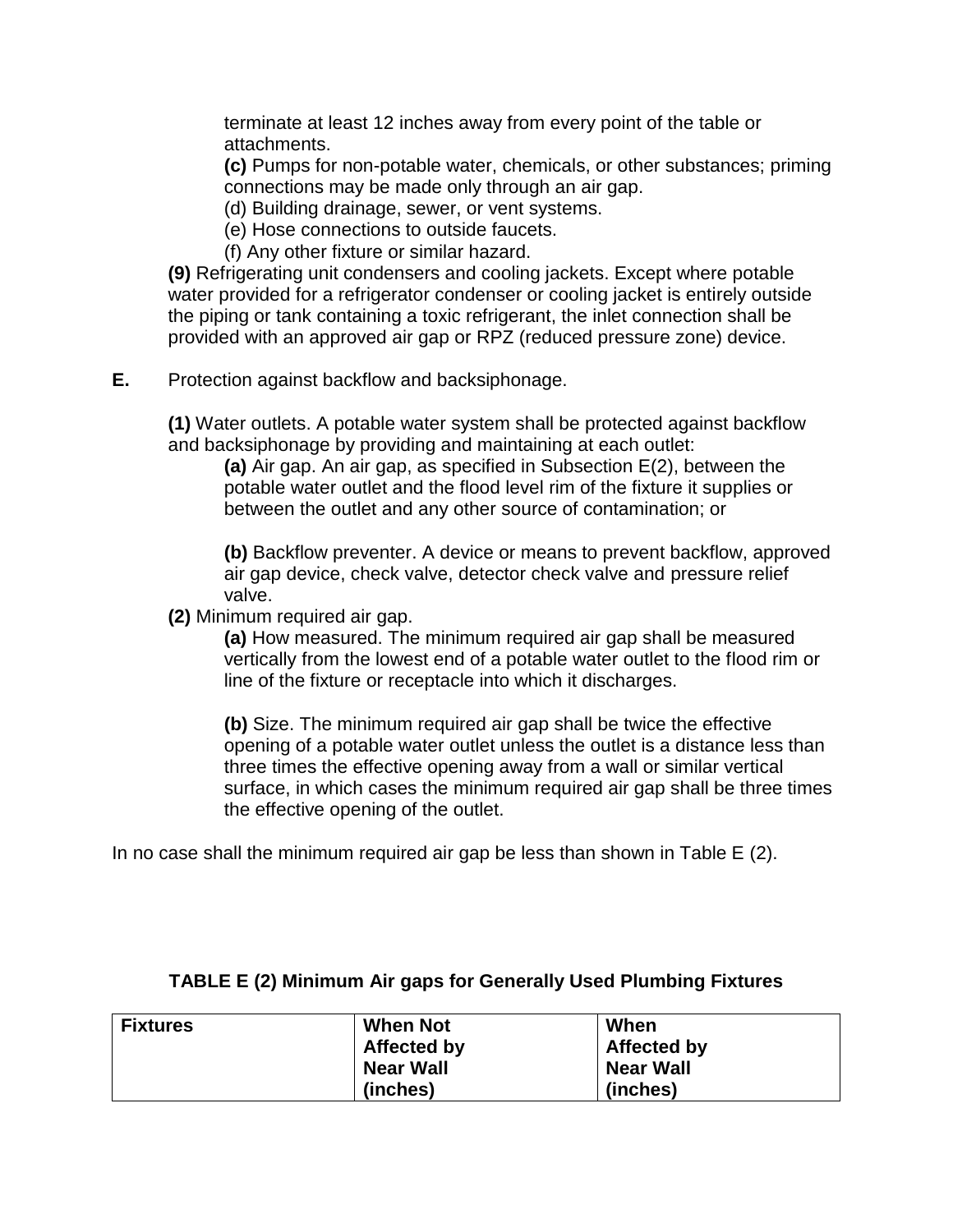| Lavatories and<br>other fixtures<br>with effective<br>openings not<br>greater than $\frac{1}{2}$<br>inch diameter                                                                            | 1                                                | 1.5                                                |
|----------------------------------------------------------------------------------------------------------------------------------------------------------------------------------------------|--------------------------------------------------|----------------------------------------------------|
| Sink, laundry<br>trays,<br>gooseneck bath<br>faucets and<br>other fixtures<br>with effective<br>openings not<br>greater than $\frac{3}{4}$<br>inch in<br>diameter                            | 1.5                                              | 2.25                                               |
| Over rim bath<br>filters and other<br>fixtures with<br>effective<br>openings not<br>greater than 1<br>inch in<br>diameter                                                                    | $\overline{2}$                                   | 3                                                  |
| Drinking water<br>Fountains-single<br>Orifices 7/16 inch in<br>diameter or<br>multiple<br>orifices having<br>total area of<br>0.150 square inch (area of<br>circle 7/16 inch<br>in diameter) | 1                                                | 1.5                                                |
| Effective<br>openings<br>greater than 1<br>inch                                                                                                                                              | Two times<br>diameter of<br>effective<br>opening | Three times<br>diameter of<br>effective<br>opening |

# **Notes:**

Sidewalls, ribs or similar obstructions do not affect air gaps when spaced from inside edge of spout openings a distance greater than three times the diameter of the effective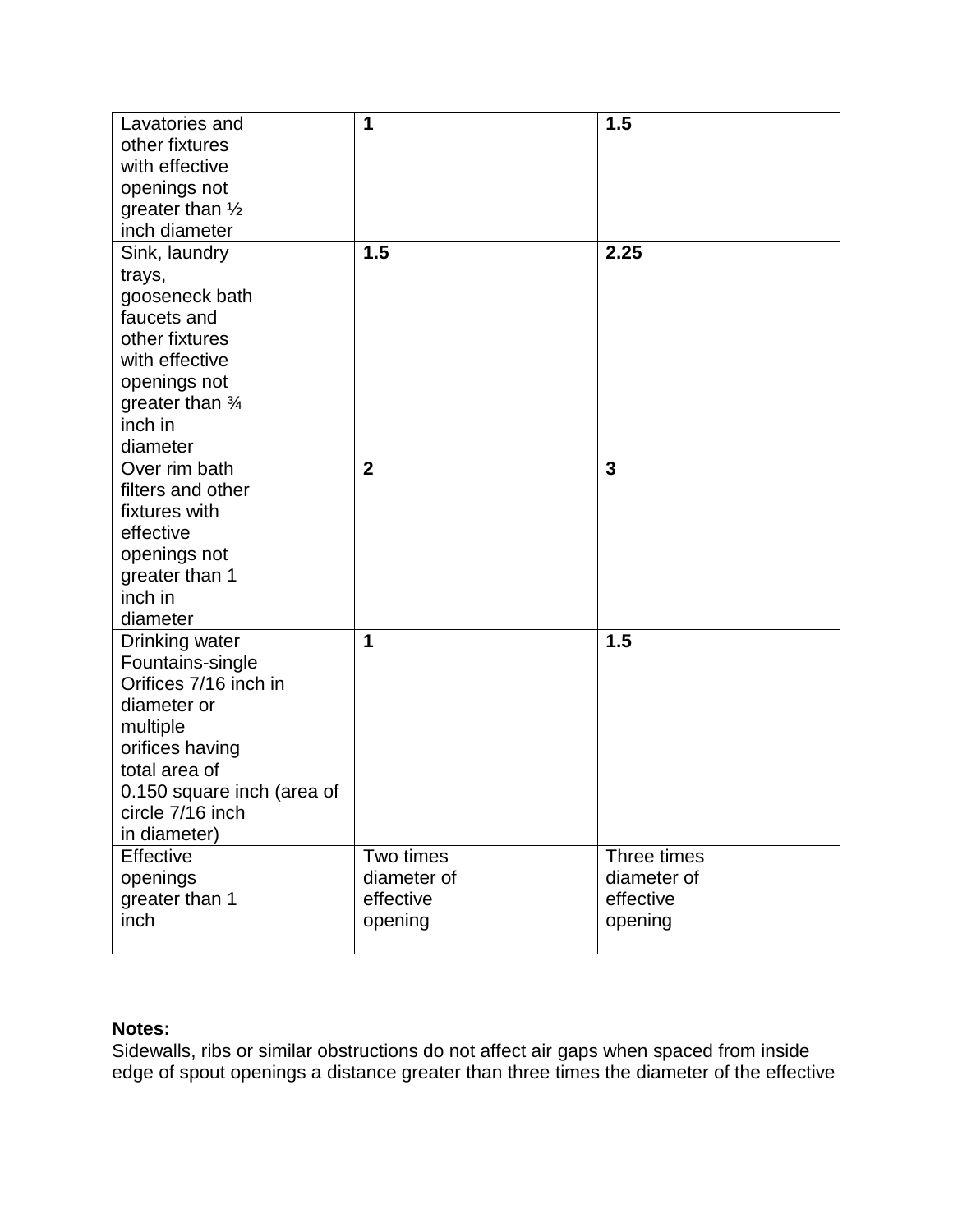opening for a single wall, or a distance greater than four times the diameter of the effective opening for two intersecting walls.

Vertical walls, ribs, or similar obstructions extending from the water surface to or above the horizontal plane of the spout opening require a greater airgap when spaced closer to the nearest inside edge of spout opening than specified in Note 1 above. The effect of three or more such vertical walls or ribs has not been determined. In such cases, the air gap shall be measured from the top of the wall.

**(3)** Approval of devices.

**(a)** Before any device for the prevention of backflow or backsiphonage is installed, it shall have first been approved by the Virginia Department of Health. Devices installed in a potable water supply distribution system for protection against backflow shall be maintained in good working condition by the person or persons responsible for the maintenance of the system.

**(b)** The Mayor or his designee shall inspect routinely such devices and if found to be defective or inoperative shall require the replacement thereof.

**(4)** Installation of devices.

**(a)** Vacuum breakers. Vacuum breakers shall be installed with the critical level at least six inches above the flood-level rim of the fixture they serve and on the discharge side of the last control valve to the fixture. No shut-off valve or faucet shall be installed beyond the vacuum breaker. For closed equipment or vessels, such as pressure sterilizers, the top of the vessels shall be treated as the flood level rim but a check valve shall be installed on the discharge side of the vacuum breaker.

**(b)** Reduced pressure principle backflow preventer. A reduced pressure principle type backflow preventer may be installed subject to full static pressure.

**(c)** Devices of all types. Backflow- and backsiphonage-preventing devices shall be accessibly located, preferably in the same room with the fixture they serve. Installation in utility or service spaces, provided they are readily accessible, is also permitted.

**(5)** Tanks and vats: below rim supply.

**(a)** Where a potable water outlet terminates below the rim of a tank or vat and the tank or vat has an overflow of diameter not less than given in Table E(5), the overflow pipe shall be provided with an air gap as close to the tank as possible.

**TABLE E (5)**

**Sizes of Overflow Pipes for Water Supply Tanks**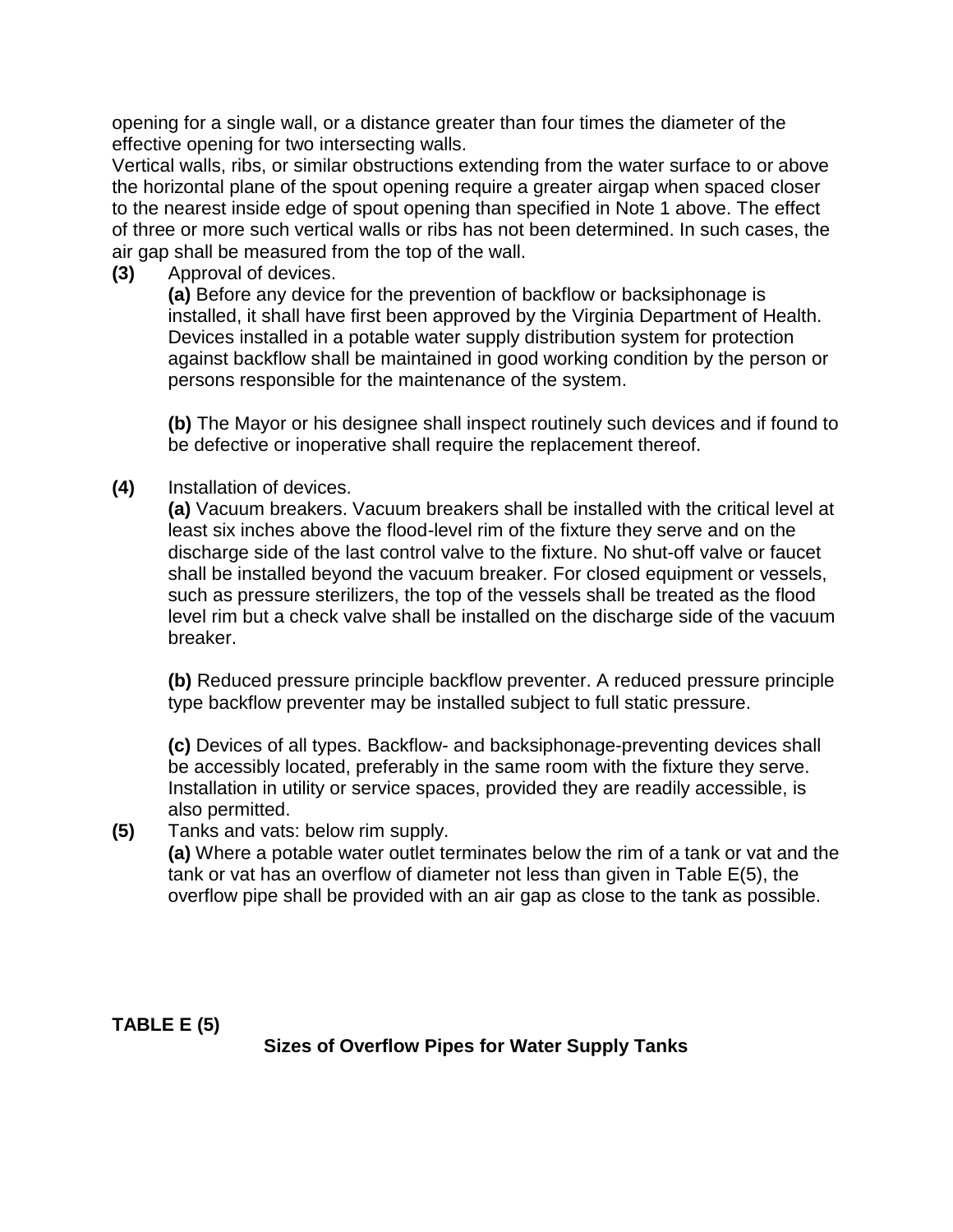| <b>Maximum</b><br><b>Capacity</b><br>of Water Supply<br><b>Line to Tank</b><br>(gallons per<br>minute) | Diameter of<br><b>Overflow Pipe</b><br>(inches ID) | <b>Maximum</b><br><b>Capacity</b><br>of Water Supply<br><b>Line to Tank</b><br>(gallons per<br>minute) | Diameter of<br><b>Overflow Pipe</b><br>(inches ID) |
|--------------------------------------------------------------------------------------------------------|----------------------------------------------------|--------------------------------------------------------------------------------------------------------|----------------------------------------------------|
| 0 to 50                                                                                                | 2                                                  | 400 to 700                                                                                             | 5                                                  |
| 50 to 150                                                                                              | $2\frac{1}{2}$                                     | 700 to 1,000                                                                                           | 6                                                  |
| 100 to 200                                                                                             | 3                                                  | Over 1,000                                                                                             | 8                                                  |

**(b)** The potable water outlet to the tank or vat shall terminate a distance not less than 1 to 1 1/2 times the height to which water can rise in the tank above the top of the overflow. This level shall be established at the maximum flow rate of supply to the tank or vat and with all outlets except the airgap overflow outlet closed.

**(c)** The distance from the outlet to the high water level shall be measured from the critical point of the potable water supply outlet.

**(6)** Protective devices required. Approved devices to protect against backflow and backsiphonage shall be installed at all fixtures and equipment where backflow and/or backsiphonage may occur and where a minimum air gap cannot be provided between the water outlet to the fixture or equipment and its flood level rim.

**(a)** Connections not subject to backpressure. Where water connection is not subject to backpressure, a vacuum breaker shall be installed on the discharge side of the last valve on the line serving the fixture or equipment. A list of some conditions requiring protective devices of this kind is given in Table E (6)(a),

**DODDCross-Connections Where Protective Devices are Required and Critical Level** (C-L) Settings for Vacuum Breakers."

# **TABLE E (6)(a)**

#### **Cross-Connections Where Protective Devices Are Required and Critical Level (C-L) Settings for Vacuum Breakers**

| <b>Fixture of Equipment</b>      | <b>Method of Installation</b>              |
|----------------------------------|--------------------------------------------|
| Aspirators and ejectors          | C-L at least 6 inches above the flood      |
|                                  | level of                                   |
| <b>Dental Units</b>              | On models without build-in vacuum          |
|                                  | breakers, CL                               |
| <b>Dishwashers</b>               | C-L at least 6 inches above flood level of |
|                                  | machine; install both hot and cold water   |
|                                  | supply line                                |
| Flushometers (closet and urinal) | C-L at least 6 inches above top of fixture |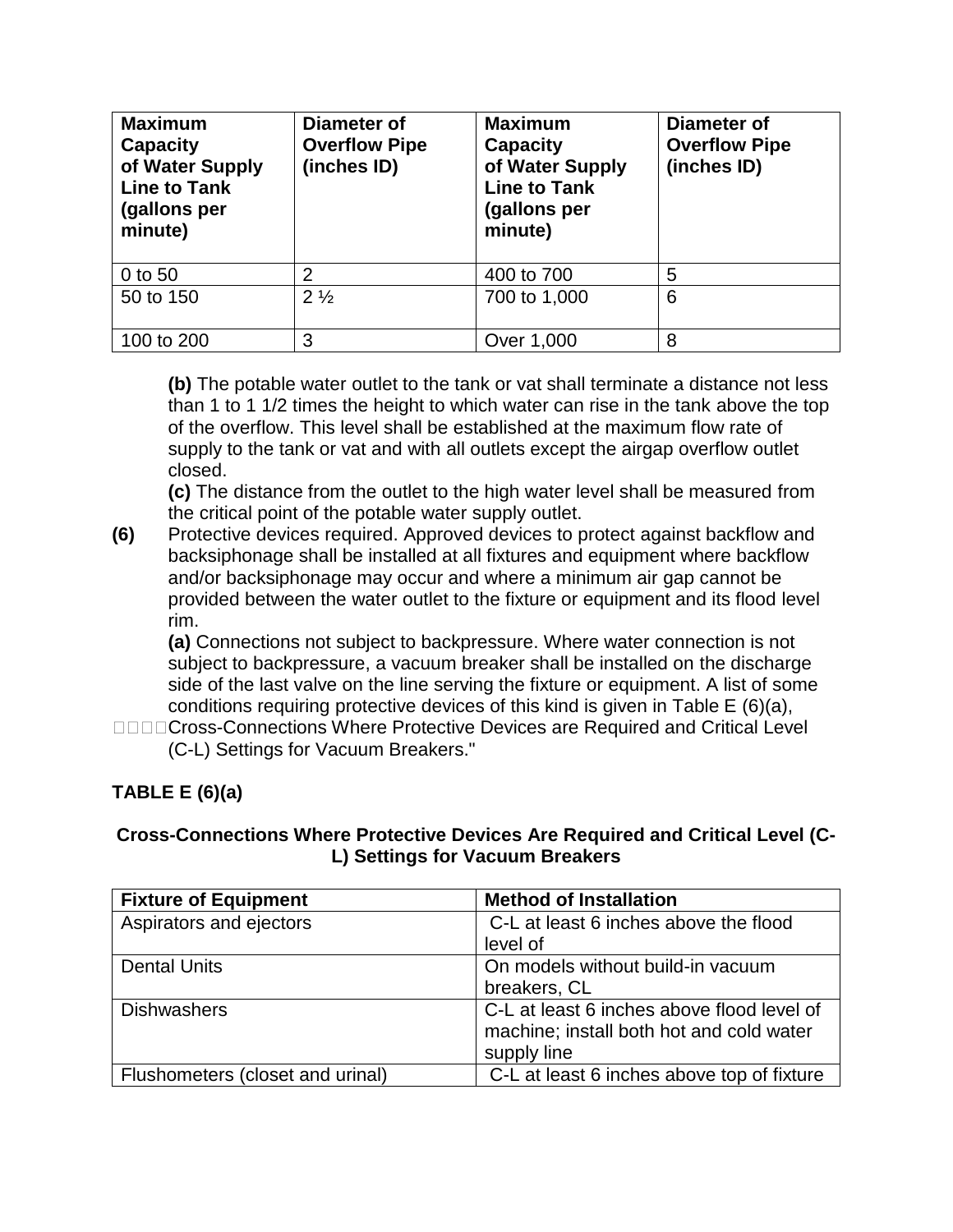| Garbage can cleaning machine                                   | C-L at least 6 inches above flood level of<br>machine; install both hot and cold water<br>supply                                                                                                                                                                                                                                                                          |
|----------------------------------------------------------------|---------------------------------------------------------------------------------------------------------------------------------------------------------------------------------------------------------------------------------------------------------------------------------------------------------------------------------------------------------------------------|
| <b>Hose Outlets</b>                                            | C-L at least 6 inches above highest point<br>on hose                                                                                                                                                                                                                                                                                                                      |
| <b>Laundry Machines</b>                                        | C-L at least 6 inches above flood level of<br>machine; install on both hot and cold<br>water supply lines                                                                                                                                                                                                                                                                 |
| Lawn Sprinklers                                                | C-L at least 12 inches above highest<br>sprinkler discharge outlet                                                                                                                                                                                                                                                                                                        |
| <b>Steam Tables</b>                                            | C-L at least 6 inches above flood level                                                                                                                                                                                                                                                                                                                                   |
| <b>Tank and Vats</b>                                           | C-L at least 6 inches above flood level<br>rim or line                                                                                                                                                                                                                                                                                                                    |
| <b>Trough Urinals</b>                                          | C-L at least 30 inches above perforated<br>flush pipe                                                                                                                                                                                                                                                                                                                     |
| <b>Flush Tanks</b>                                             | C-L at least 30 inches above perforated<br>flush pipe; equip with approved ball cock.<br>Where ball cocks touch tank water, equip<br>with vacuum breaker at least 1 inch<br>above overflow outlets. Where ball cock<br>does not touch tank water, install ball<br>cock outlet at least 2 inches above<br>overflow outlet or provide vacuum<br>breaker as specified above. |
| Hose Bibs (Where aspirators or ejectors<br>could be connected) | C-L at least 6 inches above flood level of<br>receptacle served                                                                                                                                                                                                                                                                                                           |
|                                                                |                                                                                                                                                                                                                                                                                                                                                                           |

Notes:

Critical level (C-L) is defined as the level to which the vacuum breaker may be submerged before backflow will occur. Where the C-L is not shown on the preventer, the bottom of the device shall be taken as the C-L.

**(b)** Connections subject to backpressure. Where a potable water connection is made to a line, fixture, tank, vat, pump, or other equipment with a hazard of backflow or backsiphonage where the water connection is subject to use of an approved reduced pressure principle backflow preventer. A partial list of such connections is shown in Table E(6)(b).

#### **TABLE E(6)(b) Partial List of Cross-Connections Which May be Subject to Backpressure**

| <b>Chemical Lines</b>                 | Pumps                       |
|---------------------------------------|-----------------------------|
| Dock Water Outlines                   | <b>Steam Lines</b>          |
| Individual Water Supplies             | <b>Swimming Pools</b>       |
| <b>Industrial Process Water Lines</b> | Tank and Vats-Bottom Inlets |
| <b>Pressure Tanks</b>                 | Hose Bibs                   |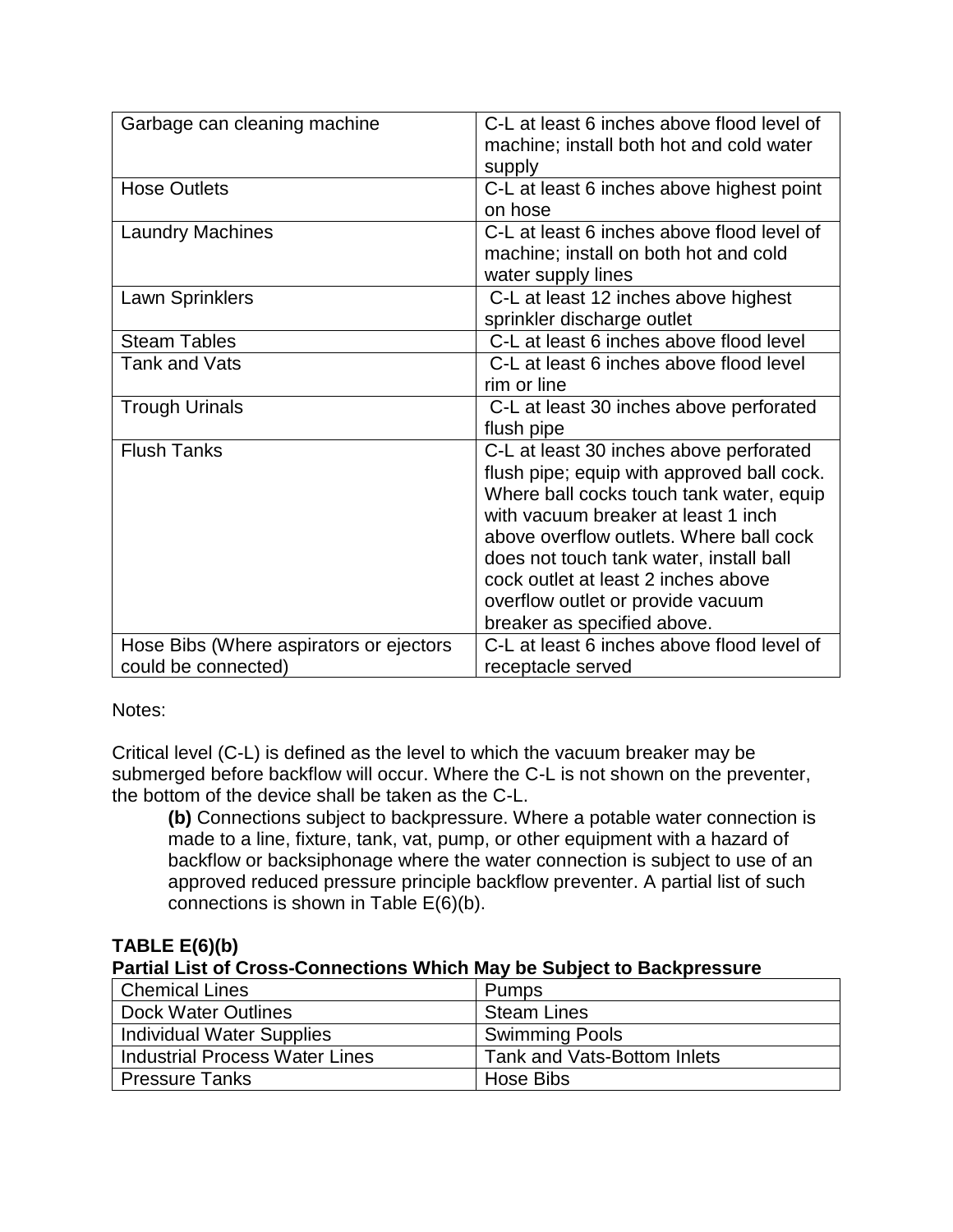- **(7)** Double check-double gate valves. The Mayor, or Town Manager, whichever applies, may authorize installation of approved, double check-double gate valve assemblies with test cocks as protective devices against backflow in connections between a potable water system and other fluid systems which present no significant health hazard in the judgment of the Mayor, or Town Manager, whichever applies.
- **(8)** Low-pressure cut-off required on booster pumps. When a booster pump is used on a water pressure booster system, it shall be equipped with a low pressure cutoff that will inactivate the pump when the positive pressure of 10 psi or less occurs on the suction side of the pump.

#### **F.** Maintenance requirements.

**(1)** General requirements. It shall be the responsibility of building and premises owners to maintain all backflow preventers and vacuum breakers within the building or on the premises in good working order and to make no piping or other arrangements for the purpose of bypassing backflow devices.

**(2)** Backflow preventers. Periodic testing and inspection schedules shall be established by the Mayor, or Town Manager, whichever applies, for all backflow preventers and the interval between testing and inspections and overhauls of each device shall be established in accordance with the age and the condition of the device. Inspection intervals should not exceed one year, and overhaul intervals shall not exceed five years. These devices should be inspected frequently after initial installation to assure that they have been properly installed and that debris resulting from the installation has not interfered with the functioning of the device. The testing procedures shall be in accordance with the manufacturer's instructions when approved by the Mayor, or Town Manager, whichever applies.

**G.** Violations and penalties.

**(1)** Notification of violation. In the event there is found a violation of these rules and regulations, then the Mayor, or Town Manager, whichever applies, shall notify the owner or authorized agent of the owner of the building or premises in which there is found a violation of this section of such violation. The Mayor, or Town Manager, whichever applies, shall set 10 days for the owner to have the violation removed or corrected and notify him of such unless, in the judgment of the Mayor, or Town Manager, whichever applies, an imminent health hazard exists. In the event of the latter, the Mayor, or Town

Manager, whichever applies, may immediately terminate water service to the building or premises until the violation is satisfactorily corrected. The Mayor, or Town Manager, whichever applies, shall notify the owner as soon as possible of such termination, but notice shall not be a condition precedent to termination of service for an imminent health hazard. In the event of a potential but no imminent health hazard, and upon the failure of the owner to have the defect corrected by the end of the specified time interval established by the Mayor, or Town Manager, whichever applies, the Mayor, or Town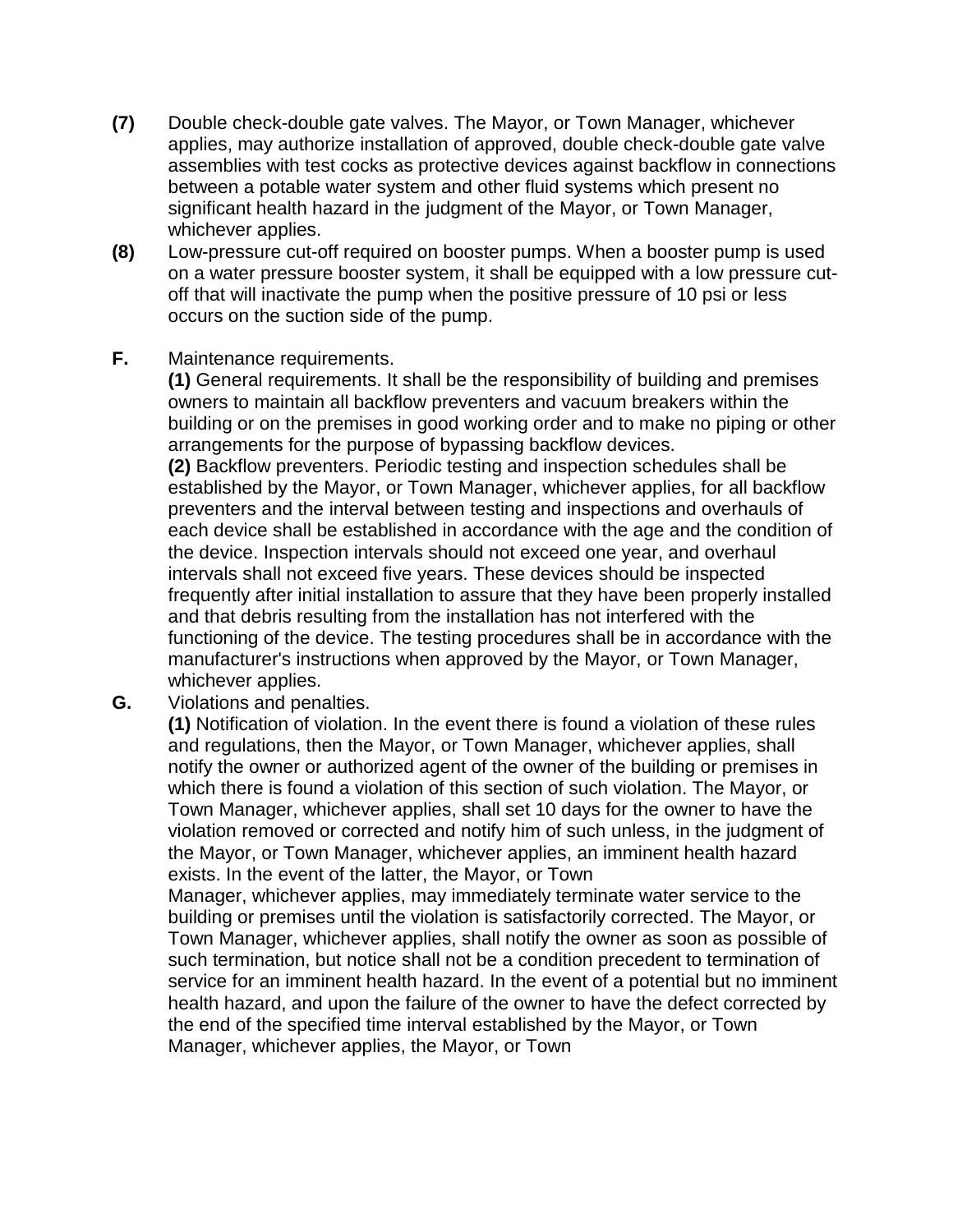Manager, whichever applies, may cause the water service to the building to be revoked as herein may be provided. Notice shall be given hereunder to the mailing address to which statements for services are forwarded. **(2)** Fines. The owner or authorized agent of the owner responsible for the maintenance of the plumbing systems in the building who knowingly permits a violation to remain uncorrected after the expiration of time set by the Mayor, or Town Manager, whichever applies, shall, upon conviction thereof by the court, be guilty of a misdemeanor punishable by a fine of not less than \$100 and not exceeding \$500 or by imprisonment not exceeding 30 days, or by both such fine and imprisonment.

## **§ 175-14. Damages to water system.**

Damage to water lines, valves, meters, meter boxes, fire plugs, etc., shall be paid for by the party or parties responsible for said damage.

# **§ 175-15. Municipal building tenants**.

Beginning January 1, 1985, the Town of Pennington Gap will be required to collect for water, sewer and garbage service to tenants in the municipal building. This is required by the Town's newly adopted water ordinance. Since there are no water meters, each tenant will be billed at the minimum rate for business service, at a rate as set forth from time to time by the Town Council.

In cases where two or more businesses share the same facilities, each business will be billed for its equal share of a single service bill.

## ARTICLE II **Out-of- Town Trunk Line**

#### **[Adopted 5-13-1996] § 175-16. Findings.**

The Town of Pennington has several areas in the water service area lying outside the corporate limits of the Town, and each is served by Town water from the main line, but the actual service to each house is served by a trunk line running off the main Town line, which trunk line was not constructed by the Town of Pennington Gap and/or one of its contractors. These areas give substantial trouble regarding leaking lines, and the residents have previously failed or refused to repair these trunk lines. Since a leak in these trunk lines is a threat to the Town's entire water supply for its citizens and customers, the Town needs to adopt a procedure to provide for the repair of these leaking trunk water lines.

## **§ 175-17. Surcharge imposed.**

This article is passed in order to provide a procedure whereby water can still be furnished to these out-of-Town citizens without threatening the water supply of the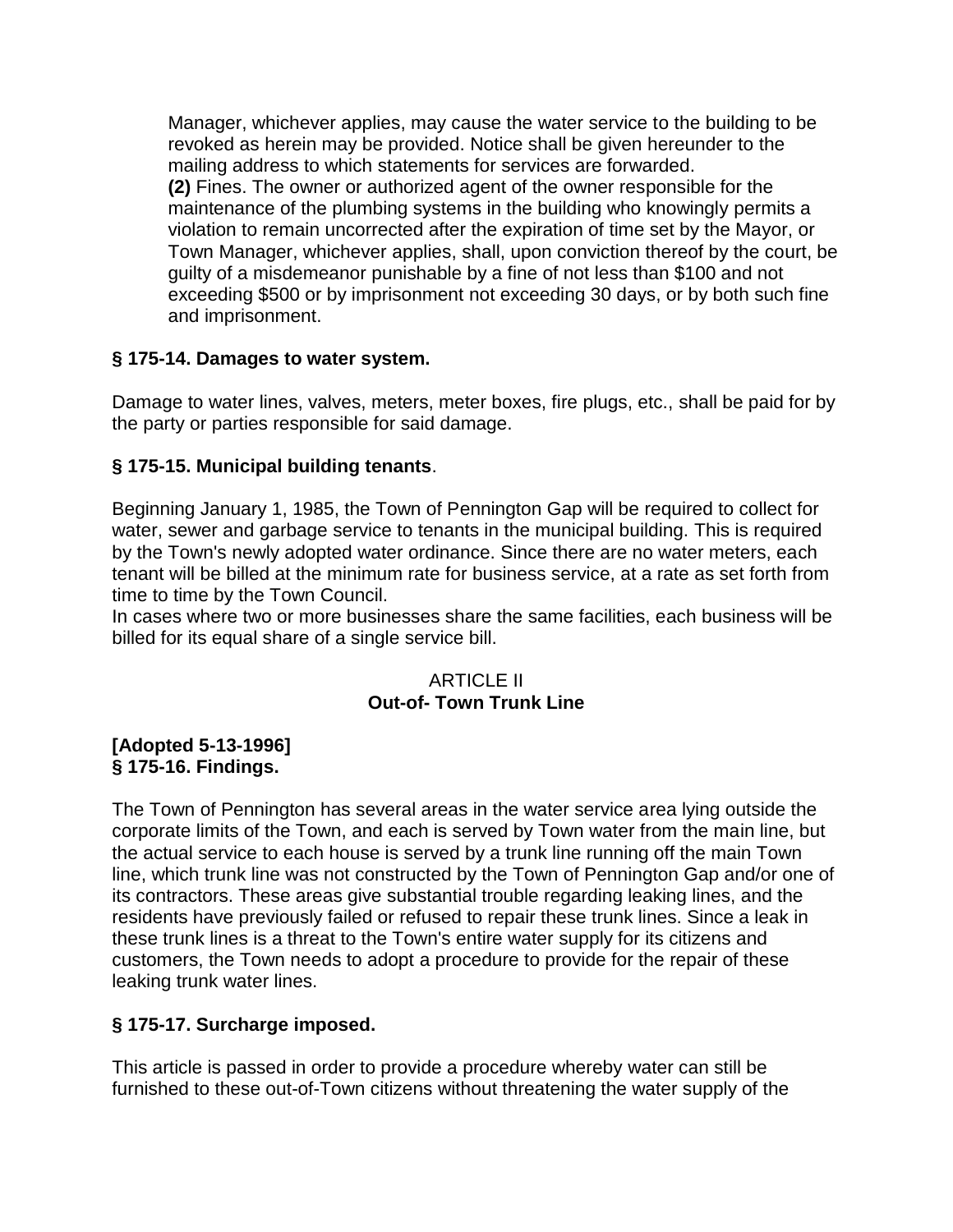entire Town. It is therefore resolved that there is hereby assessed an increase of 10% in the water bills of all out-of-Town water customers who draw water from one or more of the foregoing trunk lines, or any other trunk line designated by the Mayor as being a trunk line lying outside the Town, not constructed by the Town or one of its contractors, and which furnishes water to two or more customers. The total water bill for these customers shall be 130% of the regular charges for the residents of the Town of Pennington Gap.

## **§ 175-18. Use of surcharge fund.**

The ten-percent surcharge shall be maintained in a separate fund until it reaches \$10,000, at which time the charges shall stop. The proceeds of the fund shall be used only for the maintenance, repair and reconstruction of trunk water lines outside the Town as described above for the benefit of those who pay the surcharge.

## **ARTICLE III**

**Water Emergencies [Adopted 9-21-1998]**

#### **§ 175-19. Purpose.**

The purpose of this article is to provide a planned contingency method of curtailing the use of water during a water shortage or "crisis"; and to provide all Town water users with notification of the plan well in advance, so that any customer can make his or her own contingency plan.

## **§ 175-20. Declaration of emergency.**

The contingency plan as outlined will be in effect upon declaration of a water emergency by either the Town Manager or the Mayor. A water emergency is deemed imminent when the total water stored in the Town storage facility reaches 450,000 gallons (depth of 18 feet).

## **§ 175-21. Notice.**

Notice of a declaration of an emergency and the level of such emergency shall be provided by either the Town Manager or the Mayor by announcing such declaration on the local radio station, WSWV, and by placing notice of such declaration in the next edition of the Powell Valley News and the Kingsport Times News.

#### **§ 175-22. Violations and penalties.**

Any person or business found to be in violation of any section of this article shall be convicted of a misdemeanor offense punishable by confinement in jail for not more than six months and a fine of not more than \$1,000, either or both.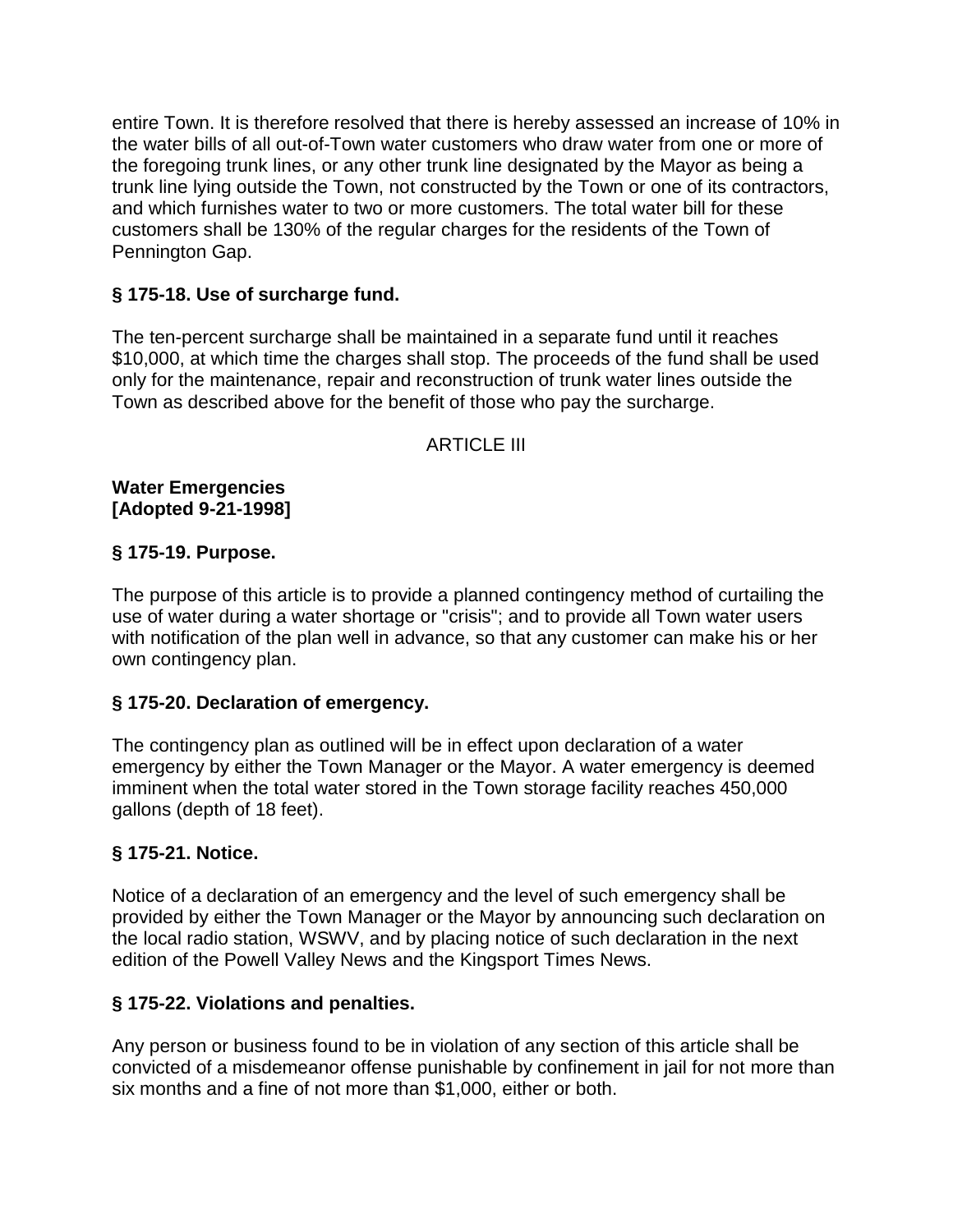# **§ 175-23. Contingency plan.**

- **A.** Upon declaration of the emergency by either the Town Manager or the Mayor, when the total water stored in the Town storage facility reaches 450,000 gallons (depth of 18 feet), all private car washing, street washing, watering of lawns, gardens, etc., building or window washing, and swimming pool operation will be ceased immediately.
- **B**. When the amount of reserve water reaches 400,000 gallons (depth of 16 feet), the following additional limitations are imposed, and each affected person/business will be notified by either the Town Manager or the Mayor. **(1)** Manufacturing or processing facilities: Production using Town supplied water will be strictly limited to 50% of average weekly water usage as determined by the previous two billings showing on the Town water books. A written plan of operation schedulesnecessary to reach this curtailment will be submitted to the Town office upon receipt of notice to do so.

**(2)** Food outlets and restaurants: hours of operation limited to eight hours a day and a maximum of 40 hours a week. A written plan of operating hours will be filed with the Town office to allow checks on operation.

**(3)** Schools, hospitals, and nursing homes: required to use all disposable paper goods possible in preparation and serving of all meals; notice to either the Town Manager or the Mayor is required as pertains to the plan of action taken.

**(4)** Beauty shops, barber shops, health spas, laundries, pet shops, and car washes: hours of operation limited to 32 hours a week maximum. A written plan of operating hours will be filed with the Town office to allow checks on operation. **(5)** Upon receipt of the notification, the plans of action described above must be filed within 48 hours. Violators of the plan filing deadline will be closed immediately until a plan is submitted. Violations of the submitted plan on file will be punished as stated under the penalties section of this article as listed above.

**C.** When the amount of reserve water reaches 300,000 gallons (depth of 12 feet), the following additional limitations are imposed, and affected businesses/persons will be notified by either the Town Manager or the Mayor.

**(1)** Manufacturing or processing facilities: production using Town water prohibited.

**(2)** Food outlets and restaurants: hours of operation limited to four hours a day or 20 hours a week maximum. A written plan of operating hours will be filed with the Town office to allow checks on operation.

**(3)** Beauty shops, barber shops, health spas, laundries, pet shops, and car washes: hours of operation limited to 16 hours a week maximum. A written plan of operating hours will be filed with the Town office to allow checks on operation. **(4)** Motels: restricted to rental of 50% of available rooms on any given night. A written plan of operation will be filed with the Town office to allow checks on operation.

**(5)** Upon receipt of the notification, the plans of action described above must be filed within 48 hours. Violators of the plan filing deadline will be closed